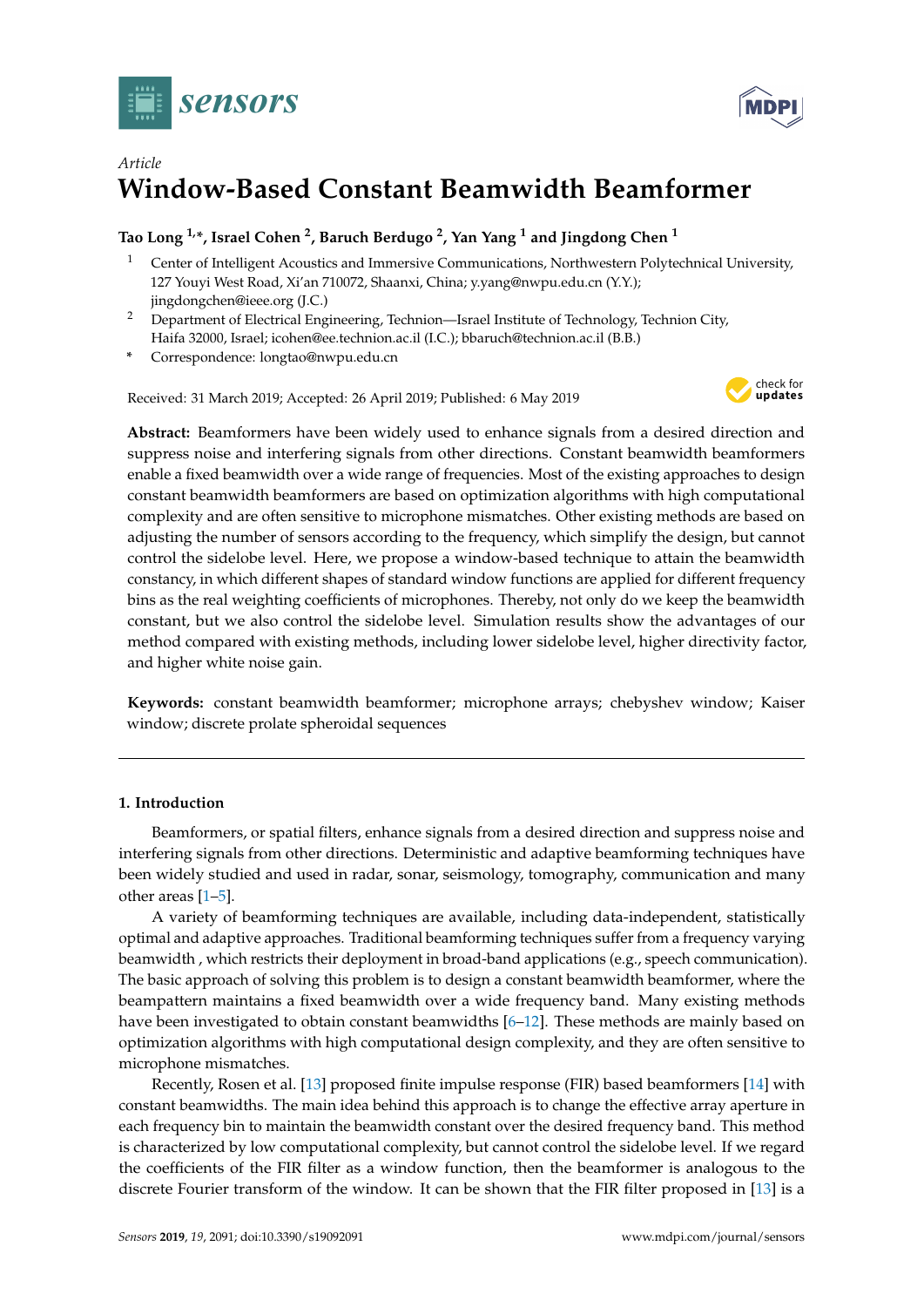kind of modified rectangular window, and it inspires us to use other kinds of windows. As a result, some standard window functions whose shapes are controlled by a single parameter can be directly used to obtain different beamwidths and sidelobe levels, e.g., a discrete prolate spheroidal sequences (DPSS) window can maximize the relative beamforming power that is concentrated in an angular region, and a Chebyshev window minimizes the beamwidth for a given sidelobe level.

In this paper, we propose window-based beamformers with constant beamwidths. The main idea is to apply different shapes of windows for different frequency bins as real weighting coefficients of microphones, so that the beamwidth is maintained constant by controlling the window parameters. The rest of this paper is organized as follows. In Section [2,](#page-1-0) we introduce the signal model and illustrate the frequency varying beamwidth problem for traditional uniform linear arrays. Section [3](#page-3-0) proposes the window-based beamformer with a constant beamwidth, using modified rectangular, DPSS, Kaiser and Chebyshev windowss. Section [4](#page-9-0) evaluates the performances of different window-based methods using the white noise gain and directivity factor. Finally, some conclusions are drawn in Section [5.](#page-18-0)

### <span id="page-1-0"></span>**2. Signal Model and Problem Formulation**

#### *2.1. Signal Model*

Consider a uniform linear array (ULA) consisting of *M* omnidirectional microphones, with an interelement spacing equal to  $\delta$ . Assume that there are an odd number ( $M = 2N + 1$ ) of microphones, as shown in Figure [1,](#page-2-0) whose locations are:

$$
x_m = m\delta, \ m = -N, -(N-1), \dots, N-1, N,
$$
 (1)

where *m* denotes the microphone index, and *x<sup>m</sup>* denotes the location of the *m*th microphone.

We consider the farfield case where a source of interest radiates an acoustic wave that propagates in an anechoic environment at the speed of sound, i.e.,  $c = 340$  m/s. The direction of the source signal is parameterized by the angle *θ* measured with respect to the broadside of the linear array. In the frequency domain, the signal model at the frequency index *f* can be written as:

$$
Y_m(f) = X_m(f) + V_m(f)
$$
  
=  $e^{-\jmath m (2\pi f \delta/c) \sin \theta} X_0(f) + V_m(f)$ , (2)

where  $Y_m(f)$ ,  $X_m(f)$ , and  $V_m(f)$  are the frequency-domain representations of the received noisy signal, the desired source signal and the additive noise signal at the *m*th microphone, respectively,  $f > 0$  is the temporal frequency, and  $j$  is the imaginary unit with  $j^2 = -1$ . In a vector form, we can rearrange the signal model in Equation [\(2\)](#page-1-1) as

<span id="page-1-1"></span>
$$
\mathbf{y}(f) = \mathbf{x}(f) + \mathbf{v}(f)
$$
  
=  $\mathbf{d}(f, \theta) X_0(f) + \mathbf{v}(f)$ , (3)

where

$$
\mathbf{y}(f) \stackrel{\triangle}{=} \left[ Y_{-N}(f) \cdots Y_{0}(f) \cdots Y_{N}(f) \right]^{T},
$$
  
\n
$$
\mathbf{x}(f) \stackrel{\triangle}{=} \left[ X_{-N}(f) \cdots X_{0}(f) \cdots X_{N}(f) \right]^{T},
$$
  
\n
$$
\mathbf{v}(f) \stackrel{\triangle}{=} \left[ V_{-N}(f) \cdots V_{0}(f) \cdots V_{N}(f) \right]^{T},
$$
  
\n(4)

the superscript  $^T$  is the transpose operator, and

$$
\mathbf{d}(f,\theta) \stackrel{\triangle}{=} \left[ e^{jN(2\pi f\delta/c)\sin\theta} \quad \cdots \quad 1 \quad \cdots \quad e^{-jN(2\pi f\delta/c)\sin\theta} \right]^T,
$$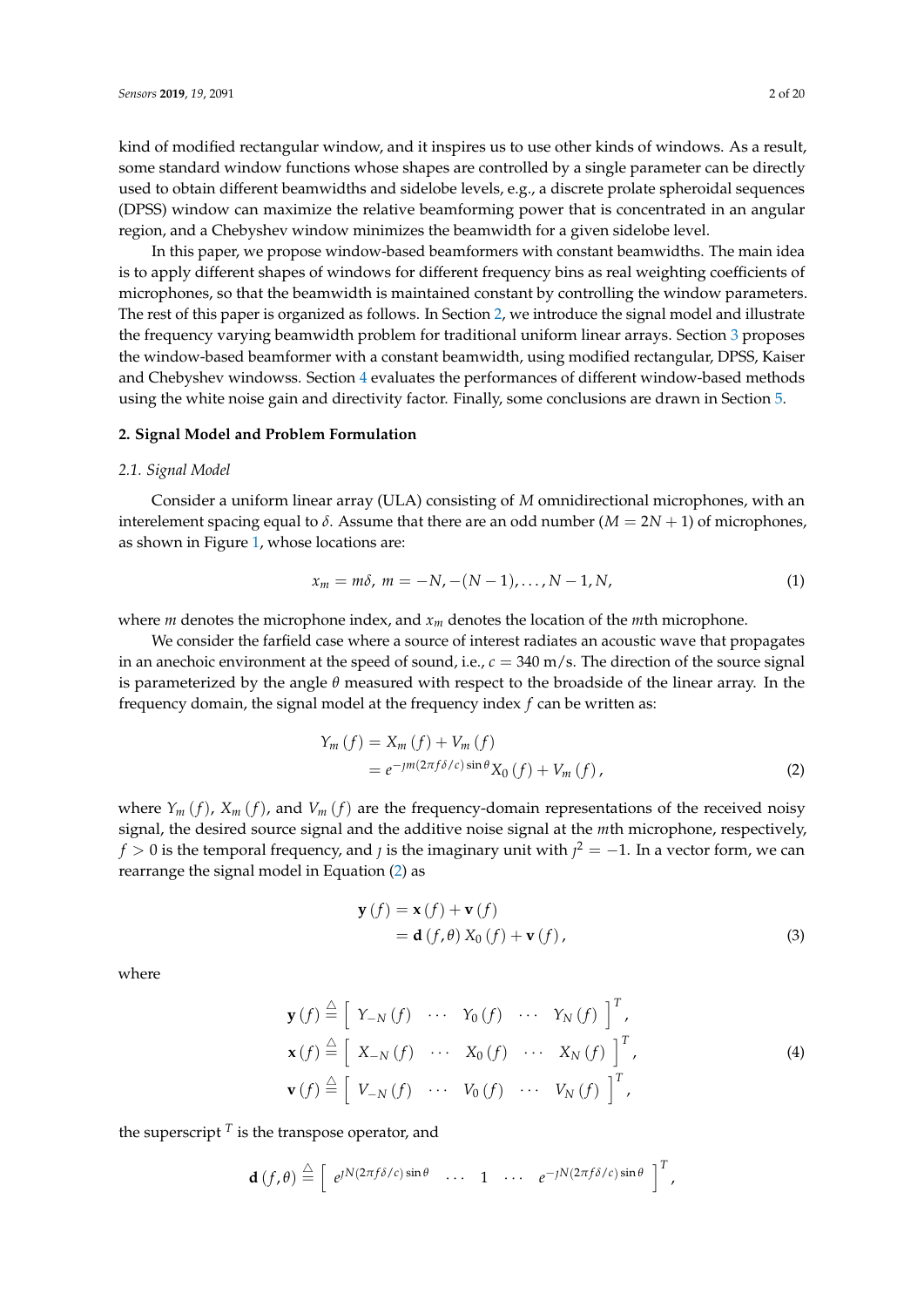<span id="page-2-0"></span>is the signal propagation vector corresponding to *θ*, which is in the same form as the steering vector.



**Figure 1.** Beamforming with a uniform linear array consisting of *M* (*M* = 2*N* + 1) microphones with spacing *δ*, where *m* denotes the microphone index, *x* denotes the location of the microphone, *θ* is the direction of arrival angle measured with respect to the broadside of the linear array.

#### *2.2. Beamformer*

As shown in Figure [1,](#page-2-0) the beamformer estimates the desired signal by applying a spatial filter to the sensors' outputs [\[2\]](#page-19-6), i.e.,

$$
Z(f) = \sum_{m=-N}^{N} w_m^* (f) Y_m (f) = \mathbf{w}^H (f) \mathbf{y} (f), \qquad (5)
$$

where <sup>∗</sup> and *<sup>H</sup>* denote complex conjugation and conjugate-transpose operator, *Z* (*f*) is an estimate of the desired signal  $X_0(f)$ , and

$$
\mathbf{w}(f) \stackrel{\triangle}{=} \left[ w_{-N}(f) \quad \cdots \quad w_0(f) \quad \cdots \quad w_N(f) \right]^T \tag{6}
$$

is the linear filter of length  $2N + 1$ .

One of the most important measures to quantify the performance of a beamformer is the so-called beampattern or directivity pattern, which describes the sensitivity of the beamformer to a plane wave impinging on the array from the direction *θ*. Mathematically, the beampattern is defined as

$$
\mathcal{B}(f,\theta) \stackrel{\triangle}{=} \mathbf{w}^H(f) \, \mathbf{d}(f,\theta) \tag{7}
$$

$$
=\sum_{m=-N}^{N} w_m^* (f) e^{-jm(2\pi f \delta/c) \sin \theta}.
$$
 (8)

# *2.3. Beamwidth*

We now give an example of the uniform weighting beamformer (i.e., delay-and-sum beamformer),

$$
w_m = \frac{1}{M}, \ m = -N, -(N-1), \dots, N-1, N,
$$
\n(9)

where  $M = 2N + 1$ . When  $\theta \neq 0$ , we easily get

$$
|\mathcal{B}(f,\theta)| = \frac{1}{M} \left| \frac{1 - e^{-j(2\pi M f \delta/c) \sin \theta}}{1 - e^{-j(2\pi f \delta/c) \sin \theta}} \right|.
$$
 (10)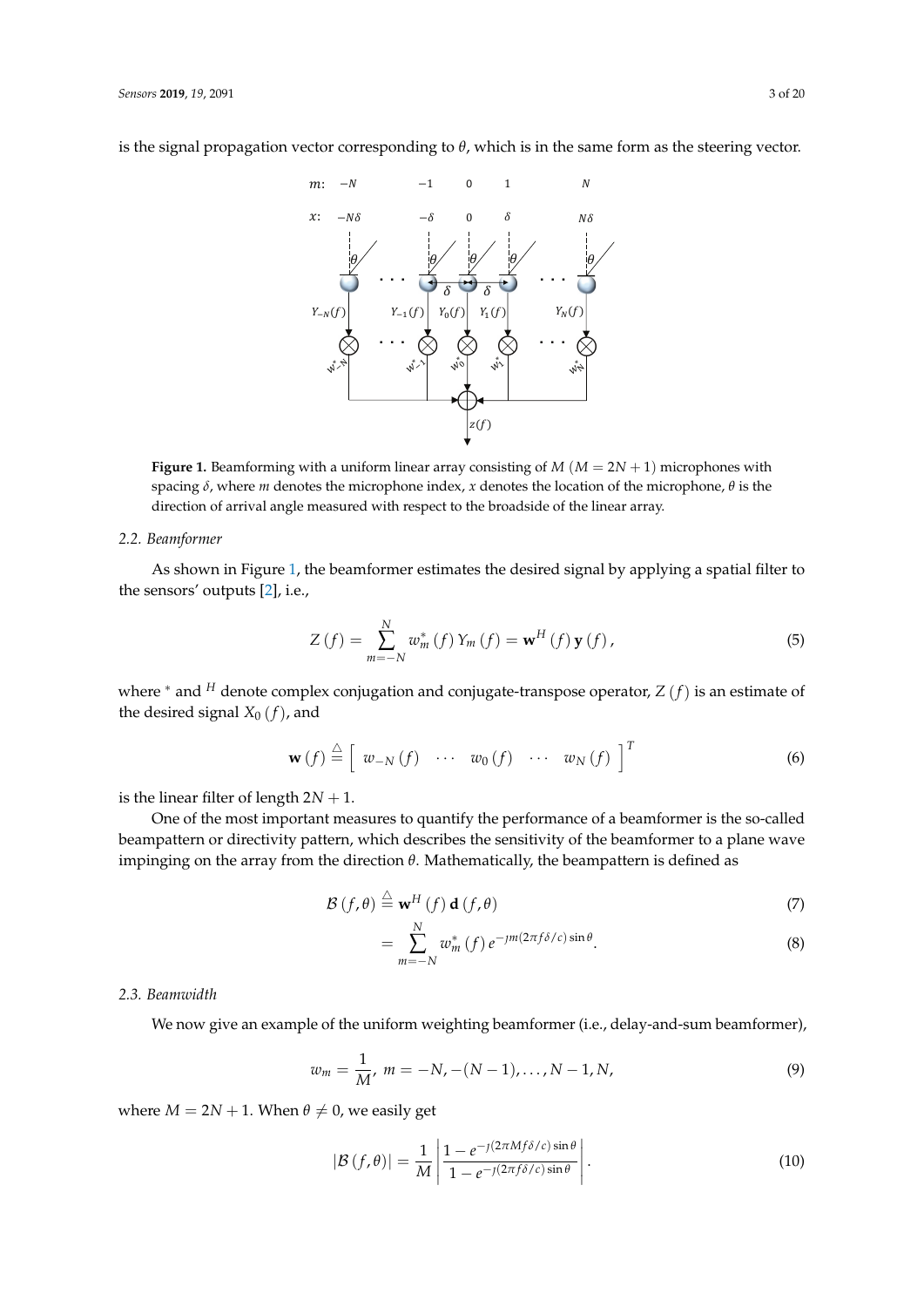If we define the beamwidth  $\theta_{BW}$  as the angle between the two lowest values at both sides of the main lobe (i.e., the beamwidth null to null),  $\theta_{BW}$  can be obtained in this case:

<span id="page-3-2"></span>
$$
\theta_{\rm BW} = 2\sin^{-1}\left(\frac{c}{\delta M f}\right). \tag{11}
$$

<span id="page-3-1"></span>This expression indicates the dependance of the beamwidth on the number of sensors *M*, interelement spacing  $\delta$  and frequency  $f$ . One can observe that the beamwidth decreases as the frequency increases, which implies that this beamforming method suffers from a frequency varying beamwidth. The beampattern based on the delay-and-sum beamformer is shown in Figure [2.](#page-3-1) One observes that the beamwidth decreases as the frequency increases.



**Figure 2.** Beampattern using delay-and-sum beamformer.  $M = 11$ ,  $\delta = 3.5$  cm.

# <span id="page-3-0"></span>**3. Window-Based Acoustic Beamformer with a Constant Beamwidth**

In this section, we propose a window-based symmetrical beamformer method with a constant beamwidth  $\theta_{\rm CBW}$  over a wide frequency range.

Define  $u \stackrel{\triangle}{=} (2\pi f \delta /c) \sin \theta$ , then the steering vector can be rewritten as:

$$
\mathbf{d}\left(u\right) = \left[\begin{array}{cccc} e^{jNu} & \cdots & 1 & \cdots & e^{-jNu} \end{array}\right]^{T}.
$$
 (12)

Accordingly, the beampattern is obtained through the discrete Fourier transform of the spatial filter:

<span id="page-3-3"></span>
$$
\mathcal{B}(u) = \sum_{m=-N}^{N} w_m^* e^{-jmu} = \mathbf{w}^H \mathbf{d}(u)
$$
\n(13)

In this work, we restrict ourselves to real weights, then the beampattern is given by

$$
\mathcal{B}(u) = \sum_{m=-N}^{N} w_m e^{-jmu} = \mathbf{w}^T \mathbf{d}(u)
$$
 (14)

The real weights *w<sup>m</sup>* are regarded as a spatial window function. Hence, the beamwidth can be maintained by applying different shapes of windows for different frequency bins. Next, we present four different kinds of windows, i.e., modified rectangular, DPSS, Kaiser, Chebyshev. For each window, we first introduce the mathematical representation, and then show how to control its shape as a function of frequency by setting the proper parameter of the window in order to maintain constant beamwidth.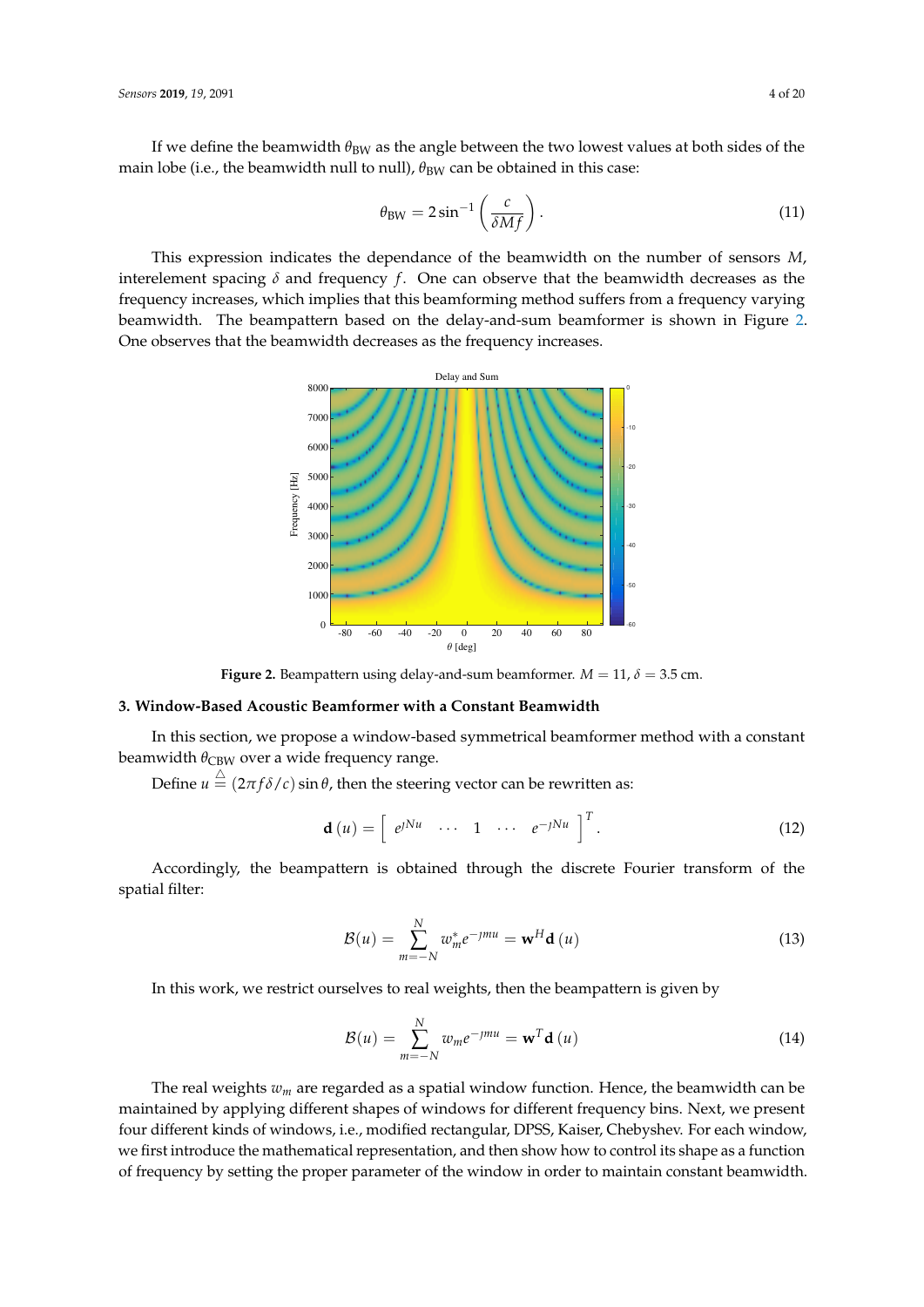### *3.1. Modified Rectangular Window*

From Equation [\(11\)](#page-3-2), in order to keep the beamwidth constant for varying frequency, the product *Mf* should remain constant, which means that the number of microphones should decrease as the frequency increases. To alleviate the beamwidth fluctuations, Rosen et al. [\[13\]](#page-19-4) proposed a modified rectangular window based on smoothing coefficients.

The weights *w<sup>m</sup>* in [\[13\]](#page-19-4) can be regarded as a kind of modified rectangular window:

$$
w_m = \begin{cases} 1, & -K < m < K \\ g, & m = -K, m = K, (0 < g < 1) \\ 0, & \text{otherwise} \end{cases}
$$
 (15)

where  $2K + 1$  is the number of activated microphones, and *g* is the smoothing coefficient.

Next, we show how to obtain the parameter *K* and *g* to keep the beamwidth  $\theta_{BW}$  constant.

### 3.1.1. Lowest and Highest Frequencies

Since the number of activated microphones should be less than *M* and more than 3, we should first determine the lowest frequency  $f_L$  and the highest frequency  $f_H$  for which the desired beamwidth is feasible. For the given array configuration and fixed beamwidth  $\theta_{\rm CBW}$ , based on Equation [\(11\)](#page-3-2), the lowest and highest frequencies using rectangular window are

$$
f_{L,Rec} = \frac{c}{M\delta \sin(\theta_{CBW}/2)},
$$
  

$$
f_{H,Rec} = \frac{c}{3\delta \sin(\theta_{CBW}/2)}.
$$
 (16)

Meanwhile, in order to avoid maximum grating lobe, the highest frequency *fH*,Rec should also be smaller than *c*/*δ*.

# 3.1.2. The Parameter *K*

For the feasible frequency range  $f_L < f < f_H$ , we need to reduce the number of activated microphones to keep  $(2K + 1)f$  constant as the frequency varies. So the value of *K* is obtained by the maximum integer which satisfied  $(2K + 1)f \leq Mf_L$ .

### 3.1.3. The Parameter *g*

The smoothing coefficient *g* can be derived as follows. The beampattern using the modified rectangular window *w<sup>m</sup>* is given by

$$
\mathcal{B}(f,\theta) = \sum_{m=-N}^{N} w_m e^{-jm(2\pi f \delta/c) \sin \theta}
$$
  
= 2g cos (2K $\pi f \delta \sin \theta/c$ ) + 
$$
\sum_{m=-(K-1)}^{K-1} e^{-jm(2\pi f \delta/c) \sin \theta}.
$$
 (17)

The optimal value of smoothing coefficient *g* is obtained by setting  $\mathcal{B}(f, \theta_{\text{CBW}}/2) = 0$ , which yields

$$
g = \frac{\sum_{m=- (K-1)}^{K-1} e^{-\jmath m (2\pi f \delta/c) \sin(\theta_{\rm CBW}/2)}}{-2 \cos(2K\pi f \delta \sin(\theta_{\rm CBW}/2) / c)}.
$$
(18)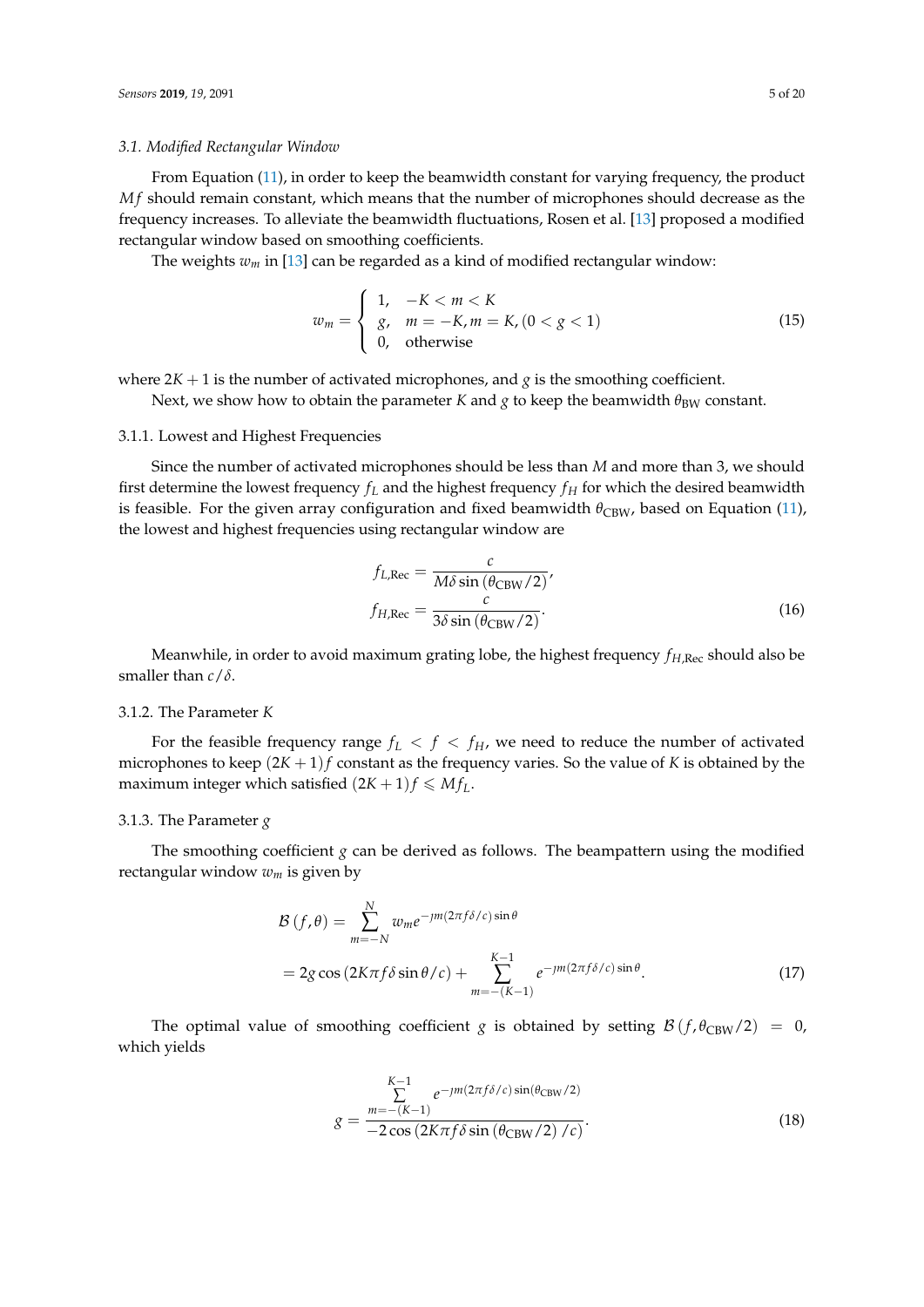In order to normalize the beampattern, we use the normalized weighting coefficients as:

$$
w'_{m} = \frac{w_{m}}{\sum\limits_{m=-N}^{N} w_{m}} = \frac{w_{m}}{2g + 2K + 1}.
$$
 (19)

<span id="page-5-0"></span>The beampattern based on a modified rectangular window is shown in Figure [3.](#page-5-0) The beamwidth is fixed to  $40^{\circ}$ ,  $M = 11$  and  $\delta = 3.5$  cm. We show the beampattern in three different frequencies  $f = 4000$ , 5000, 6000 Hz. One observes that the rectangular window-based method can effectively fix the beamwidth, but the sidelobe level is high in this case.



**Figure 3.** Constant beamwidth beampattern using a modified rectangular window. The beamwidth is fixed to  $40^{\circ}$ ,  $M = 11$ ,  $\delta = 3.5$  cm.

### *3.2. DPSS Window*

Rectangular window-based method can effectively fix the beamwidth but cannot control the sidelobes. So, we attempt to find some other windows with real weights in order to control the sidelobe level. Based on Equation [\(13\)](#page-3-3), we can first define *α* as the ratio of the total beamforming power that is concentrated in a given angular region:

$$
\alpha = \frac{\int_{-u_0}^{u_0} |\mathcal{B}(u)|^2 du}{\int_{-\pi}^{\pi} |\mathcal{B}(u)|^2 du}
$$
  
= 
$$
\frac{\mathbf{w}^H \left[ \int_{-u_0}^{u_0} \mathbf{d}(u) \mathbf{d}(u)^H du \right] \mathbf{w}}{\mathbf{w}^H \left[ \int_{-\pi}^{\pi} \mathbf{d}(u) \mathbf{d}(u)^H du \right] \mathbf{w}}
$$
  
= 
$$
\frac{\mathbf{w}^H \mathbf{A} \mathbf{w}}{\mathbf{w}^H \mathbf{B} \mathbf{w}},
$$
(20)

where  $u_0 = (2\pi f \delta/c) \sin \theta_0$ ,  $\mathbf{A} = \int_{-u_0}^{u_0} \mathbf{d}(u) \mathbf{d}(u)^H du$ , the  $(m, n)$ th element of A is

$$
\int_{-u_0}^{u_0} e^{jmu} e^{-jnu} du = \frac{2 \sin [(m-n)u_0]}{m-n}, \qquad (21)
$$

and similarly,

$$
\mathbf{B} = \int_{-\pi}^{\pi} \mathbf{d}(u) \mathbf{d}(u)^{H} du = 2\pi \mathbf{I},
$$
 (22)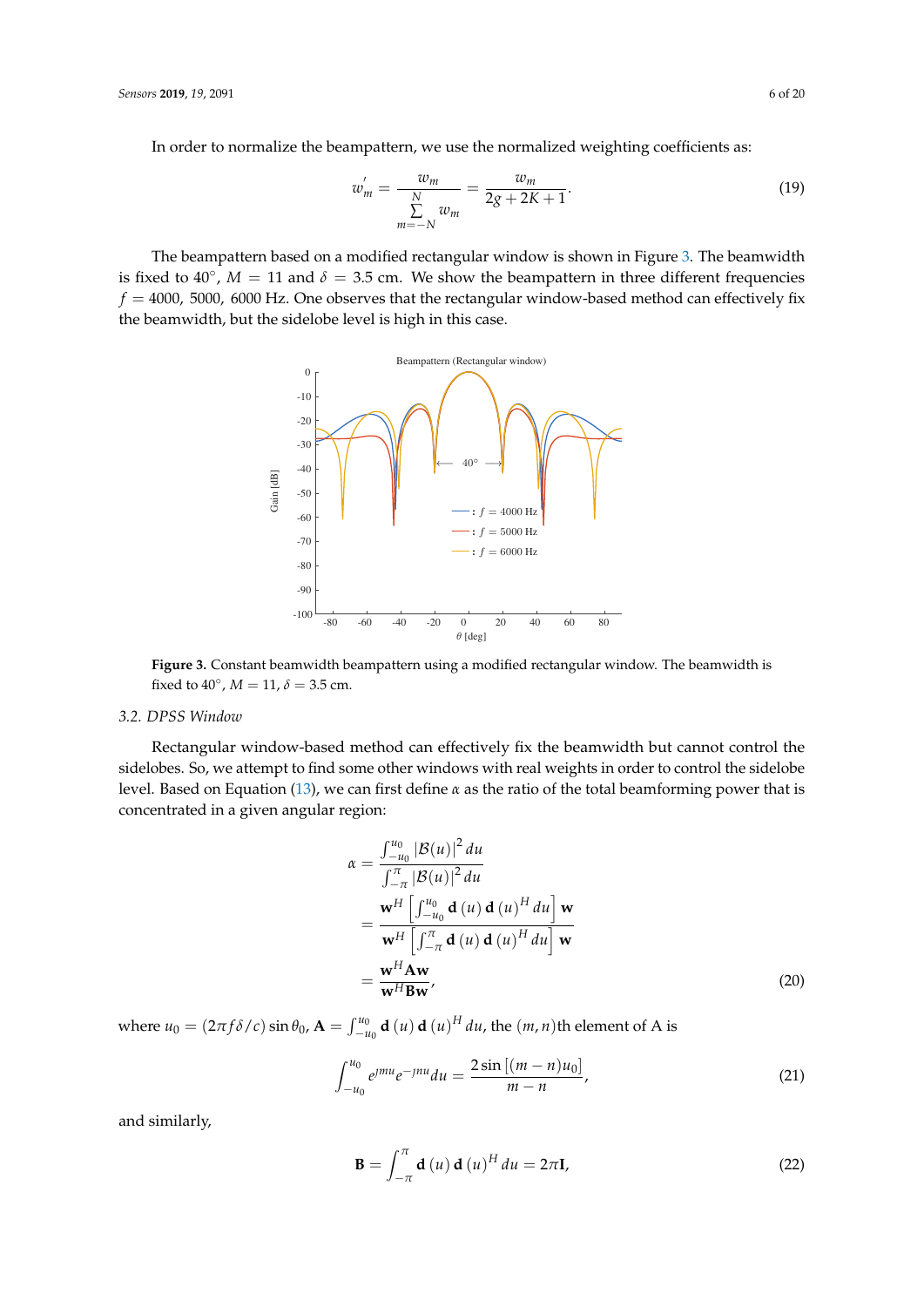where **I** is the  $M \times M$  identity matrix. To maximize  $\alpha$ , the optimum solution is obtained from the eigenvalue problem

<span id="page-6-0"></span>
$$
\mathbf{A}\mathbf{w} = \pi \lambda \mathbf{w} \tag{23}
$$

or equivalently,

$$
\sum_{n=-N}^{N} \frac{\sin\left[(m-n)u_0\right]}{m-n} w_n = \pi \lambda w_m,
$$
\n(24)

where  $\lambda$  is an eigenvalue of **A**. Thus in this case,  $\alpha$  is maximized by the maximum eigenvalue *λ*max. The resulting weight sequences *w<sup>m</sup>* are called discrete prolate spheroidal sequences [\[15\]](#page-19-7) (DPSS, or Slepian sequences).

### 3.2.1. Lowest and Highest Frequencies

When  $u_0 = 0$ , the DPSS window becomes a rectangular window. From Equation [\(11\)](#page-3-2), we get the lowest frequency  $f_{L,DPSS}$  which enables the desired beamwidth:

$$
f_{L,\text{DPSS}} = \frac{c}{M\delta\sin\left(\theta_{\text{CBW}}/2\right)}\tag{25}
$$

On the other side, in order to avoid maximum grating lobe, the highest frequency is given by

<span id="page-6-2"></span><span id="page-6-1"></span>
$$
f_{H,\text{DPSS}} = \frac{c}{\delta}.\tag{26}
$$

## 3.2.2. The Parameter  $u_0$

For the given array configuration, it is easy to verify that the beamwidth increases as the parameter  $u_0$  increases. For the given constant beamwidth  $\theta_{CBW}$ , we can set for the frequency *f* 

$$
u_0 \approx (2\pi f \delta/c) \sin (\theta_{\rm CBW}/2),
$$

or we can search the optimal parameter  $u_0$  to fix the beamwidth in practice, then  $w_m$  can be obtained following the DPSS window in Equation [\(24\)](#page-6-0).

At last, in order to normalize the beampattern, we use the normalized weighting coefficients as:

$$
w'_m = \frac{w_m}{\sum\limits_{m=-N}^{N} w_m}.
$$
\n(27)

The beampattern based on a DPSS window is shown in Figure [4.](#page-7-0) The beamwidth is still fixed to 40°,  $M = 11$  and  $\delta = 3.5$  cm. We show the beampattern in three different frequencies  $f = 4000, 5000, 6000$  Hz. It can be seen that the DPSS window based approach cannot only keep the beamwidth constant, but also effectively suppresses the sidelobe level.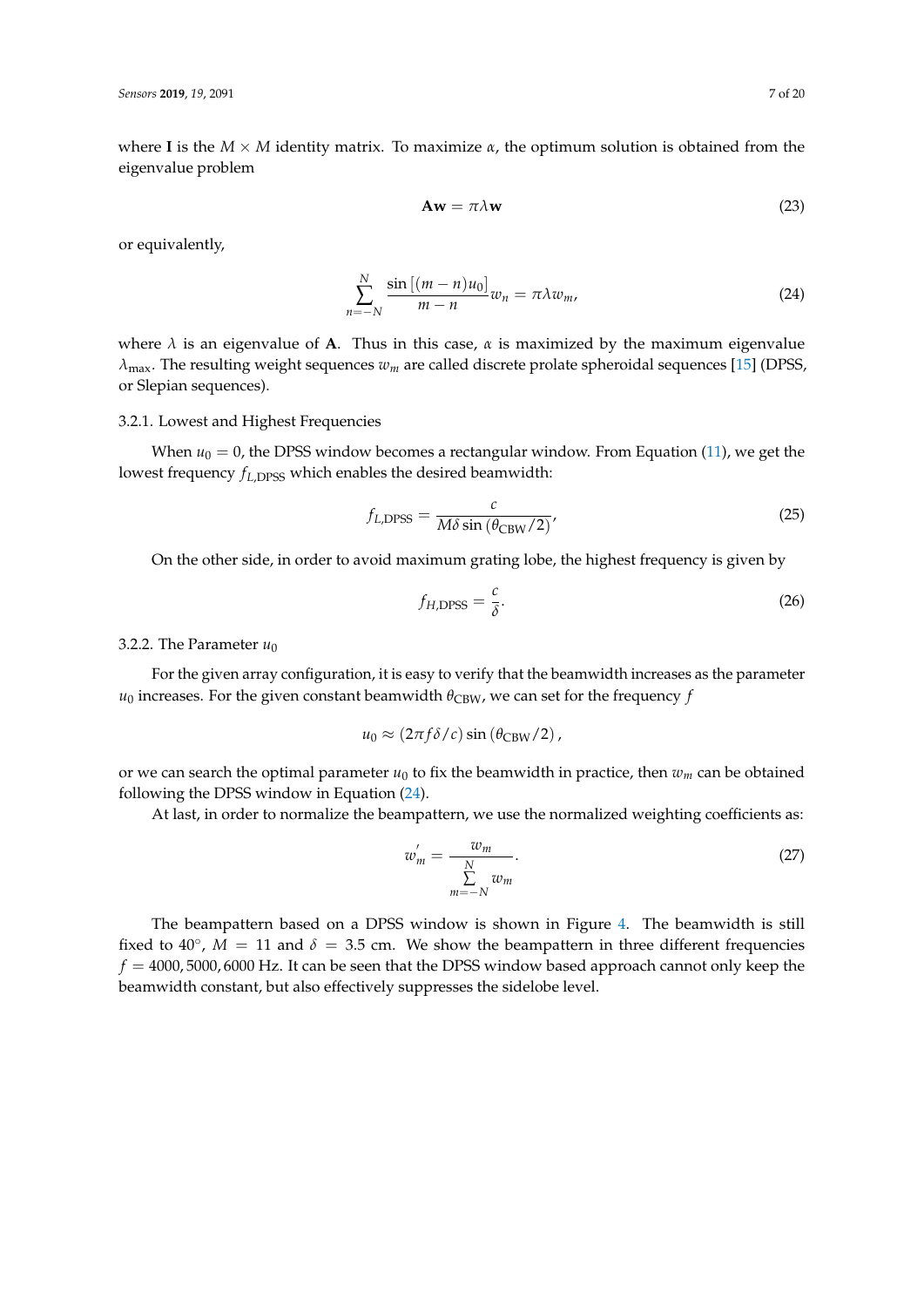<span id="page-7-0"></span>

Figure 4. Constant beamwidth beampattern using a DPSS window. The beamwidth is fixed to 40<sup>°</sup>,  $M = 11, \delta = 3.5$  cm.

## *3.3. Kaiser Window*

A Kaiser window is a simple approximation to the DPSS window using Bessel functions. The details of calculating a Kaiser window can be found in [\[16\]](#page-19-8). The weighting coefficient of the microphone with index *m* is:

$$
w_m = \frac{J_0\left(\beta\sqrt{1 - \left(\frac{m}{N}\right)^2}\right)}{J_0\left(\beta\right)}, -N \leqslant m \leqslant N \tag{28}
$$

where *J*<sub>0</sub> is the zeroth-order modified Bessel function of the first kind. The parameter  $\beta \geq 0$  specifies a beampattern tradeoff between the sidelobe amplitude  $A_{SL}$  and the main lobe width. When  $\beta = 0$ , the Kaiser window becomes a rectangular window.

### 3.3.1. Lowest and Highest Frequencies

Since the Kaiser window approximates the DPSS window, in oder to make the desired beamwidth feasible, the lowest and highest frequencies using kaiser window are

$$
f_{L,\text{Kaiser}} = \frac{c}{M\delta\sin\left(\theta_{\text{CBW}}/2\right)},
$$
  

$$
f_{H,\text{Kaiser}} = \frac{c}{\delta}.
$$
 (29)

# 3.3.2. The Parameter *β*

For the given array configuration, it is easy to verify that the beamwidth increases as the parameter *β* increases. For a given constant beamwidth  $θ_{CBW}$ , the parameter *β* can be obtained following the approximate piecewise relation [\[16\]](#page-19-8):

$$
\begin{cases} \beta \approx 0.76608 (A_{\rm SL} - 13.26)^{0.4} + 0.09834 (A_{\rm SL} - 13.26), \\ A_{\rm SL} \approx (26M f \delta / c) \sin (\theta_{\rm CBW} / 2) - 12. \end{cases}
$$

In practice, we can also search the optimal parameter  $\beta$  for a constant beamwidth. Furthermore, in order to normalize the beampattern, we use the normalized weighting coefficients as: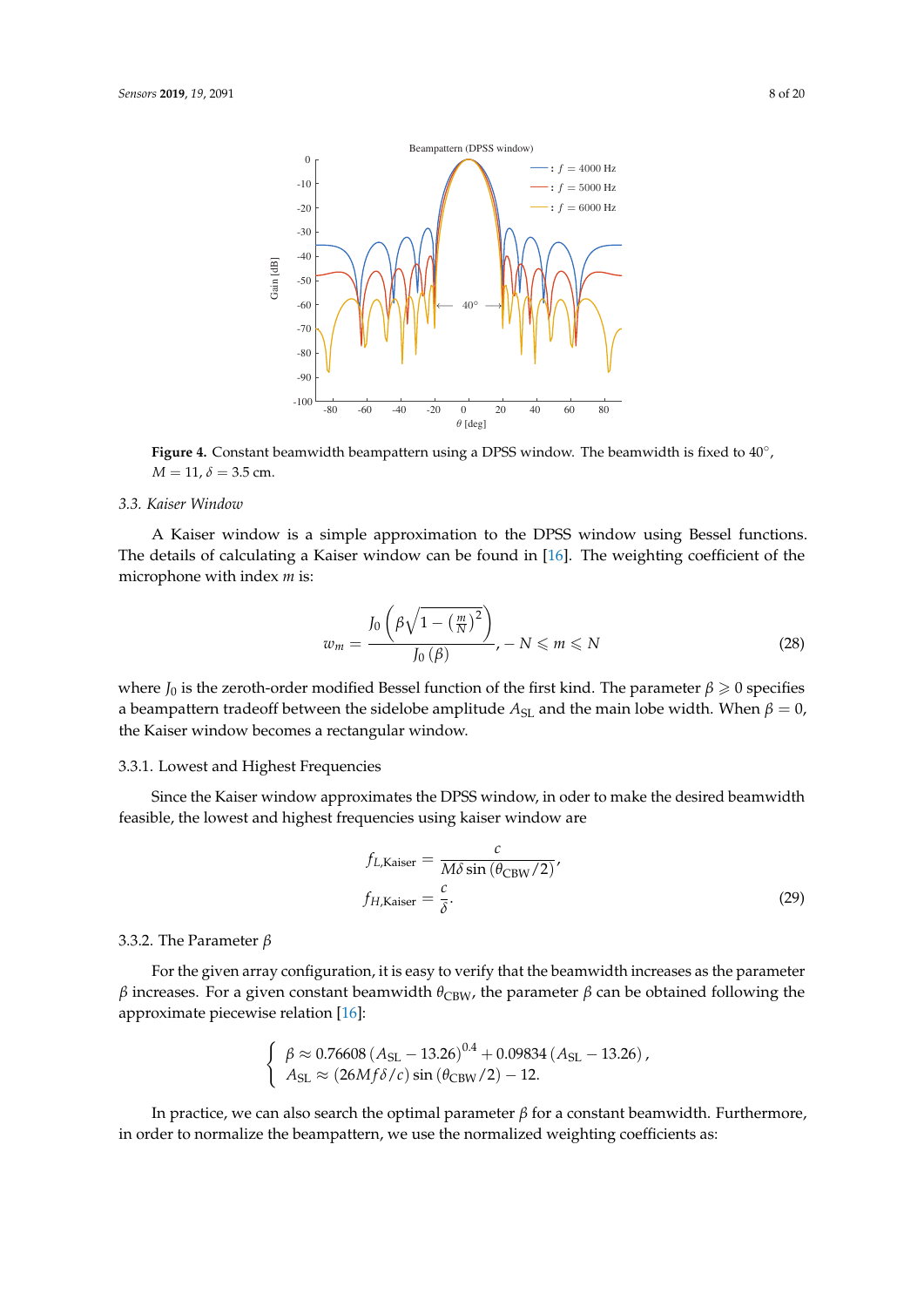$$
w'_m = \frac{w_m}{\sum\limits_{m=-N}^{N} w_m}.
$$
\n(30)

<span id="page-8-0"></span>The beampattern based on a Kaiser window is shown in Figure [5.](#page-8-0) We fix the beamwidth to  $40^\circ$ ,  $M = 11$  and  $\delta = 3.5$  cm, and plot the beampattern in three different frequencies  $f = 4000$ , 5000, 6000 Hz. It is shown that the Kaiser window based method can get a similar beampattern as the DPSS window.



Figure 5. Constant beamwidth beampattern using a Kaiser window. The beamwidth is fixed to 40<sup>°</sup>,  $M = 11, \delta = 3.5$  cm.

# *3.4. Chebyshev Window*

Another window that can be used to control the main lobe beamwidth and sidelobe level is the Chebyshev Window [\[17,](#page-19-9)[18\]](#page-19-10), which minimizes the beamwidth for a given maximum sidelobe level. The coefficients  $w_m$  of the Chebyshev window are given by

$$
w_m = \frac{1}{M} \left[ 1 + 2r \sum_{n=1}^{N} T_{2N} \left( x_0 \cos \left( \frac{n \pi}{M} \right) \right) \cos \left( \frac{2 \pi n m}{M} \right) \right],
$$
 (31)

where  $-N \leqslant m \leqslant N$ ,  $M = 2N + 1$ ,  $x_0 = \cosh\left(\frac{1}{2N}\cosh^{-1}\left(\frac{1}{r}\right)\right)$ , *r* is defined as the amplitude ratio between maximum sidelobe and mainlobe, and  $T_m(x)$  is the Chebyshev polynomial of the first kind, defined by

$$
T_m(x) = \begin{cases} \cos\left(m\cos^{-1}(x)\right) & |x| \leq 1\\ \cosh\left(m\cosh^{-1}(x)\right) & |x| > 1 \end{cases} \tag{32}
$$

#### 3.4.1. Lowest and Highest Frequencies

When the sidelobe attenuation is the same as the mainlobe, or  $r = 1$ , the coefficients  $w_m$  of the Chebyshev window are

$$
w_m = \begin{cases} 1, & m = -N, m = N \\ 0, & \text{otherwise.} \end{cases}
$$
 (33)

It is equivalent to a two elements array with an interelement spacing 2*Nδ*. According to Equations [\(25\)](#page-6-1) and [\(26\)](#page-6-2), the lowest and highest frequencies using Chebyshev window are:

$$
f_{L,\text{Cheb}} = \frac{c}{4N\delta\sin\left(\theta_{\text{CBW}}/2\right)},
$$
  

$$
f_{H,\text{Cheb}} = \frac{c}{\delta}.
$$
 (34)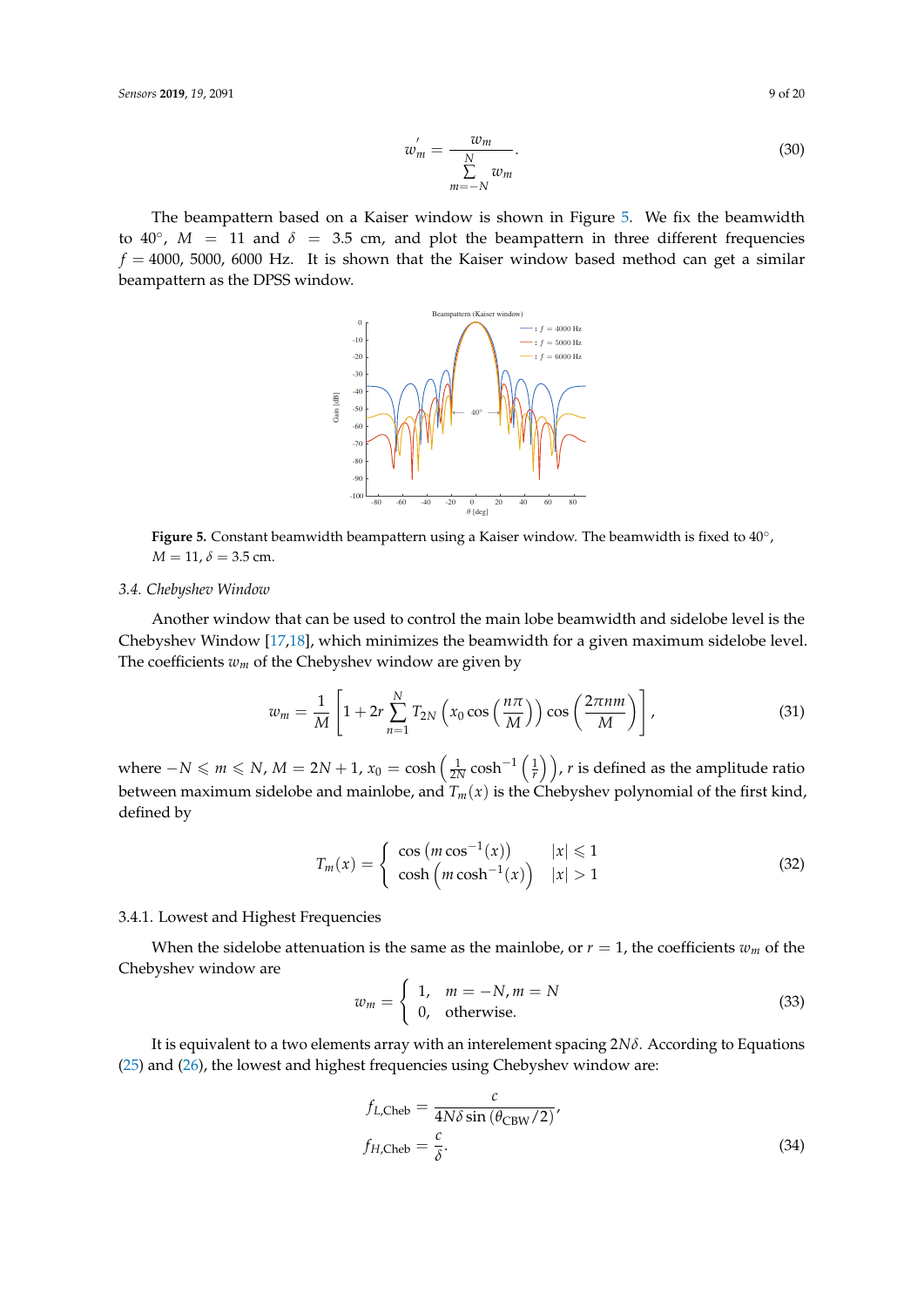### 3.4.2. The Parameter *r*

For the given array configuration, it is easy to verify that the beamwidth increases as the parameter *r* decreases. For a given constant beamwidth  $\theta_{CBW}$ , the parameter *r* can be obtained following the approximate piecewise relation:

$$
\begin{cases}\nr &= 1/\cosh\left(2N\cosh^{-1}x_0\right), \\
x_0 & \approx 1/\cos\left(\left(\frac{\pi f \delta}{c}\right)\sin\left(\frac{\theta_{\text{CBW}}}{2}\right)\right).\n\end{cases}
$$

In practice, we can also search the optimal parameter *r* for a constant beamwidth. Again, in order to normalize the beampattern, we use the normalized weighting coefficients as:

$$
w'_m = \frac{w_m}{\sum\limits_{m=-N}^{N} w_m}.
$$
\n(35)

<span id="page-9-1"></span>The beampatterns for different frequencies based on a Chebyshev window are shown in Figure [6.](#page-9-1) Again, the beamwidth is fixed to 40°, and one can find that the Chebyshev window based method can also effectively keep the beamwidth constant and yield equi-level sidelobes.



**Figure 6.** Constant beamwidth beampattern using the Chebyshev window. The beamwidth is fixed to  $40^{\circ}$ ,  $M = 11$ ,  $\delta = 3.5$  cm.

#### <span id="page-9-0"></span>**4. Experiments and Results**

We have discussed different window-based beamformers with a constant beamwidth in Section [3.](#page-3-0) In this section, we compare the performances of different windows via several simulations. All of the simulated uniform linear arrays are configured with  $M = 11$  omnidirectional microphones, with an interelement spacing equal to  $\delta = 3.5$ . In these experiments, the modified rectangular, DPSS, Kaiser and Chebyshev window-based methods are used and the beamwidth is fixed to  $\theta_{CBW} = 40^\circ$ . In Section [4.1](#page-9-2) we show how to set the optimal parameter to shape the window and design the beamformer in order to attain beamwidth constancy. Section [4.2](#page-10-0) provides the performance measures of the beamformer. Section [4.3](#page-10-1) shows the results.

### <span id="page-9-2"></span>*4.1. Optimal Window Parameter*

In Section [3,](#page-3-0) we have shown how to set the parameter to shape the window in order to attain beamwidth constancy, e.g., the parameter *g* for the modified rectangular window, the parameter  $u_0$ for the DPSS window, the parameter *β* for the Kaiser window, and the parameter *r* for the Chebyshev window. Compared with the optimization-based method, one can see that our method has very low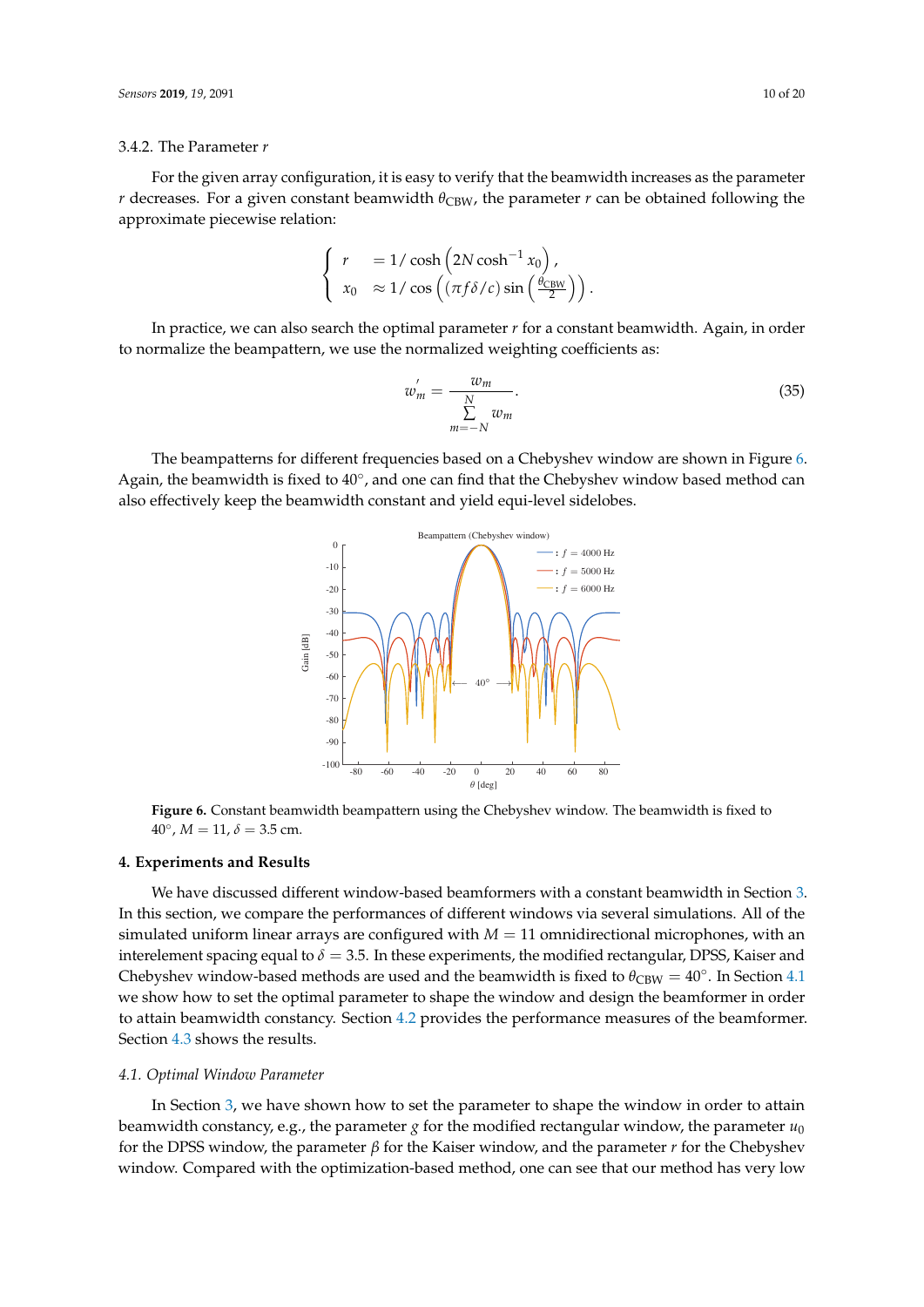computational complexity in the design process, because the problem has been simplified as obtaining a single parameter of the standard window.

In practice, we can also search the optimal parameter of a given window. There are two reasons for using the search method: (1) The relationship between the fixed beamwidth and the parameter is approximate piecewise in some cases. (2) The search method can be easily extended to non uniform arrays. Algorithm [1](#page-10-2) shows the search algorithm of a window-based beamformer with a constant beamwidth, where we search the optimal parameter of a given window for each frequency bin to keep the beamwidth fixed to  $\theta_{\text{CBW}} = 40^{\circ}$ ,  $f_L$  and  $f_H$  are the lower and upper cutoff frequencies of the frequency band, respectively.

<span id="page-10-2"></span>

| Algorithm 1 Algorithm for Searching the Optimal Parameter.                                                              |
|-------------------------------------------------------------------------------------------------------------------------|
| for $f = f_L : f_H$                                                                                                     |
| Initial the parameter of window w                                                                                       |
| Search $\theta_{\min}$ for the first lowest value of $ \mathcal{B}(f,\theta)  =  \mathbf{w}^H(f) \mathbf{d}(f,\theta) $ |
| while $\theta_{\min} \neq \theta_{\text{CBW}}/2$                                                                        |
| Increase (or decrease) the parameter of window w                                                                        |
| Search $\theta_{\min}$ for the first lowest value of $ \mathcal{B}(f,\theta)  =  \mathbf{w}^H(f) \mathbf{d}(f,\theta) $ |
| end                                                                                                                     |
| end                                                                                                                     |

#### <span id="page-10-0"></span>*4.2. Performance Measures*

We evaluate the beamformers using white noise gain (WNG) and directivity factor (DF)  $[1,4,19]$  $[1,4,19]$  $[1,4,19]$ . The WNG is a measure indicating the array gain in the presence of uncorrelated white noise, which is also a measure of the sensitivity of the microphone array to some of its imperfections, such as sensor noise and mismatch. The DF of the array is the gain in signal-to-noise ratio (SNR) for the case of spherical diffuse noise. Mathematically, they are respectively defined as  $W$  and  $D$  (note that the main lobe is perpendicular to the line that connects all the array elements):

$$
\mathcal{W}\left[\mathbf{w}\left(f\right)\right] = \frac{\left|\mathbf{w}^{H}\left(f\right)\mathbf{d}\left(f,0\right)\right|^{2}}{\mathbf{w}^{H}\left(f\right)\mathbf{w}\left(f\right)},\tag{36}
$$

$$
\mathcal{D}\left[\mathbf{w}\left(f\right)\right] = \frac{|\mathcal{B}\left[\mathbf{w}\left(f\right),0\right]|^2}{\frac{1}{2}\int_{-\frac{\pi}{2}}^{\frac{\pi}{2}}|\mathcal{B}\left[\mathbf{w}\left(f\right),\theta\right]|^2\sin\theta d\theta} = \frac{|\mathbf{w}^H\left(f\right)\mathbf{d}\left(f,0\right)|^2}{\frac{1}{2}\int_{-\frac{\pi}{2}}^{\frac{\pi}{2}}\mathbf{w}^H\left(f\right)\mathbf{d}\left(f,\theta\right)\mathbf{d}\left(f,\theta\right)^H\mathbf{w}\left(f\right)\sin\theta d\theta}.
$$
\n(37)

We also evaluate the beamformers beamwidth which is defined as the angle between the two lowest values at both sides of the main lobe (i.e., the beamwidth null to null).

## <span id="page-10-1"></span>*4.3. Results*

### 4.3.1. Wideband Beampatterns with a Constant Beamwidth Using Different Windows

We first compare the constant beamwidth beampatterns using different kinds of windows, where the frequency range is  $0 < f < 8000$  Hz. The results are plotted in Figure [7](#page-11-0) for the modified rectangular window, Figure [8](#page-12-0) for the DPSS window, Figure [9](#page-13-0) for the Kaiser window, and Figure [10](#page-14-0) for the Chebyshev window. One can see that all the window-based methods can effectively keep the beamwidth constant over a wide frequency band. Compared with modified rectangular window [\[13\]](#page-19-4), the other proposed windows can obtain much lower sidelobe levels.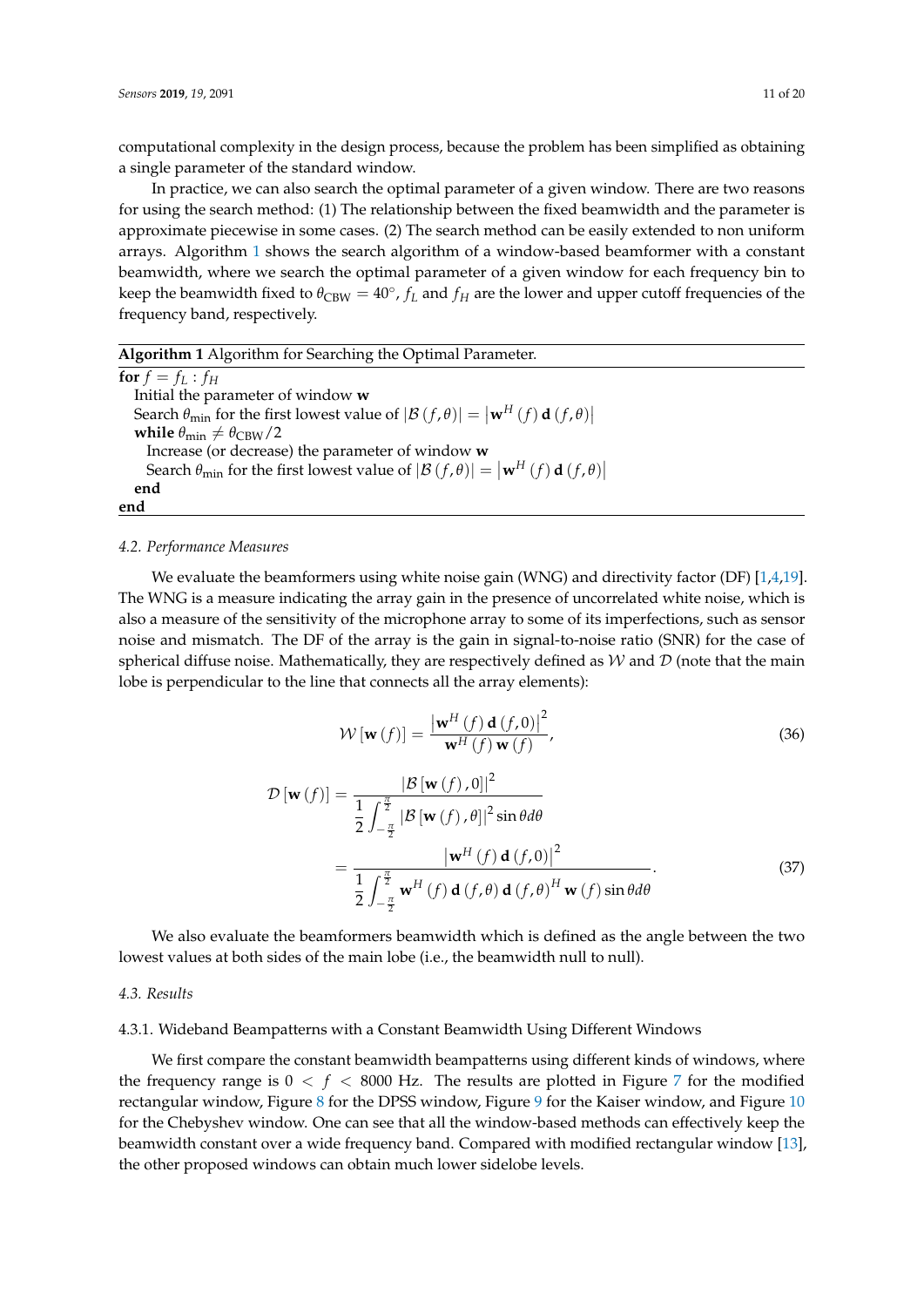Rectangular Window

<span id="page-11-0"></span>

**Figure 7.** Constant beamwidth beamforming using the modified rectangular window-based method: (**a**) constant beamwidth beampattern, (**b**) the parameter *K*, *g*, (**c**) the weights of microphones for different frequency bins. The beamwidth is fixed to  $40^{\circ}$ ,  $M = 11$ ,  $\delta = 3.5$  cm.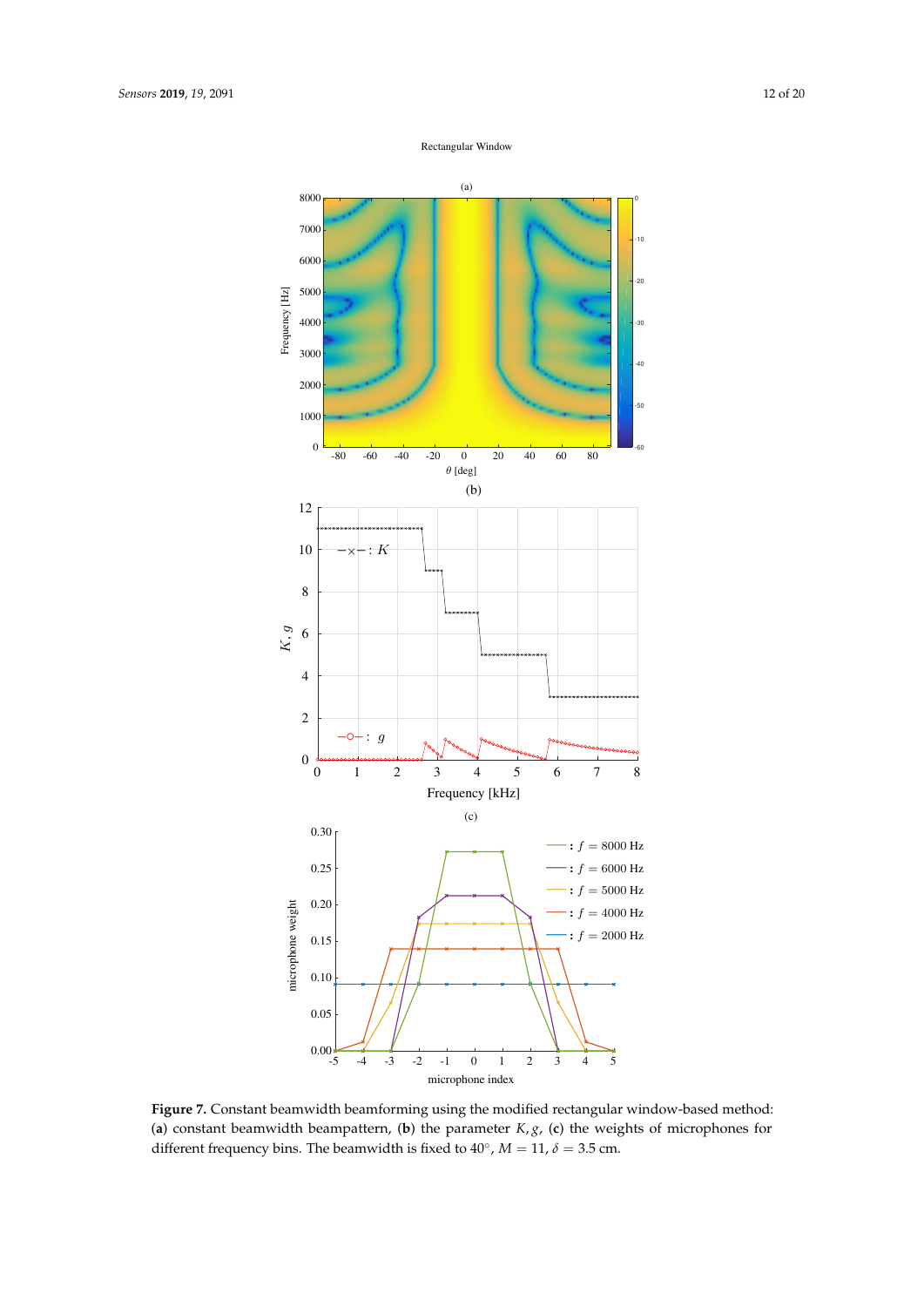

<span id="page-12-0"></span>

**Figure 8.** Constant beamwidth beamforming using the DPSS window-based method: (**a**) constant beamwidth beampattern,  $(b)$  the parameter  $u_0$ ,  $(c)$  the weights of microphones for different frequency bins. The beamwidth is fixed to  $40^{\circ}$ ,  $M = 11$ ,  $\delta = 3.5$  cm.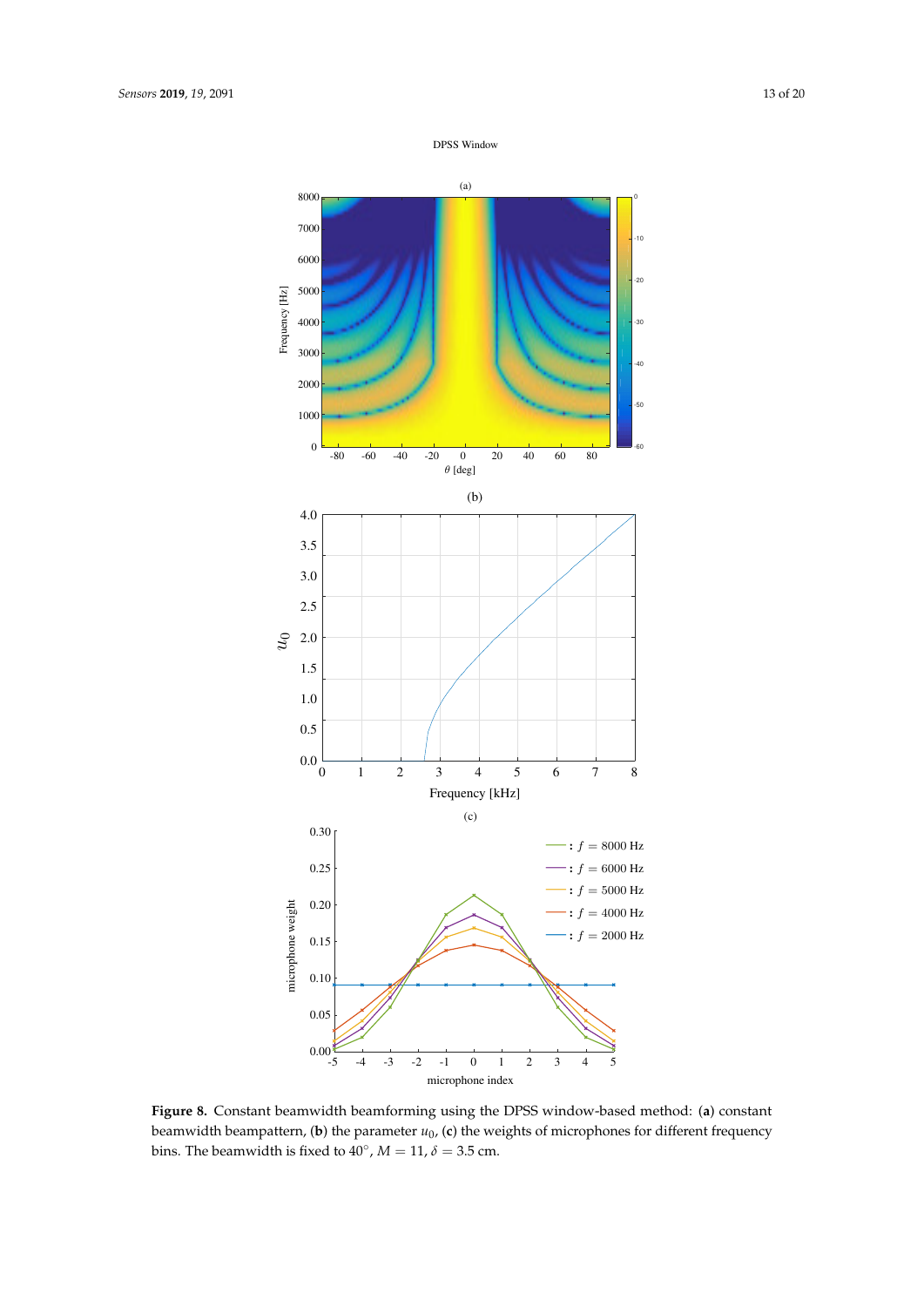

<span id="page-13-0"></span>

**Figure 9.** Constant beamwidth beamforming using the Kaiser window-based method: (**a**) constant beamwidth beampattern, (**b**) the parameter *β*, (**c**) the weights of microphones for different frequency bins. The beamwidth is fixed to  $40^{\circ}$ ,  $M = 11$ ,  $\delta = 3.5$  cm.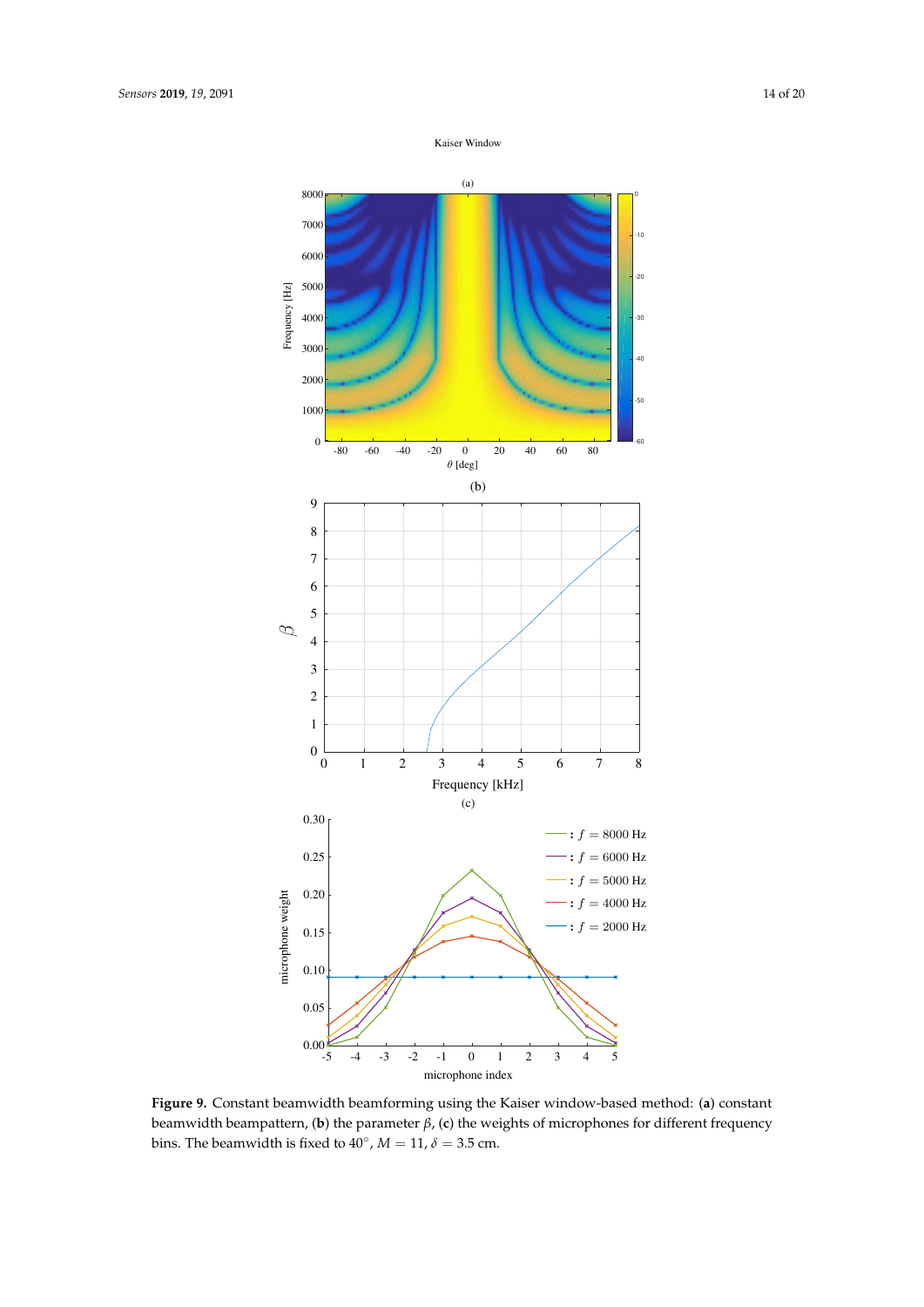Chebyshev Window

<span id="page-14-0"></span>

**Figure 10.** Constant beamwidth beamforming using the Chebyshev window-based method: (**a**) constant beamwidth beampattern, (**b**) the parameter *r*, (**c**) the weights of microphones for different frequency bins. The beamwidth is fixed to  $40^{\circ}$ ,  $M = 11$ ,  $\delta = 3.5$  cm.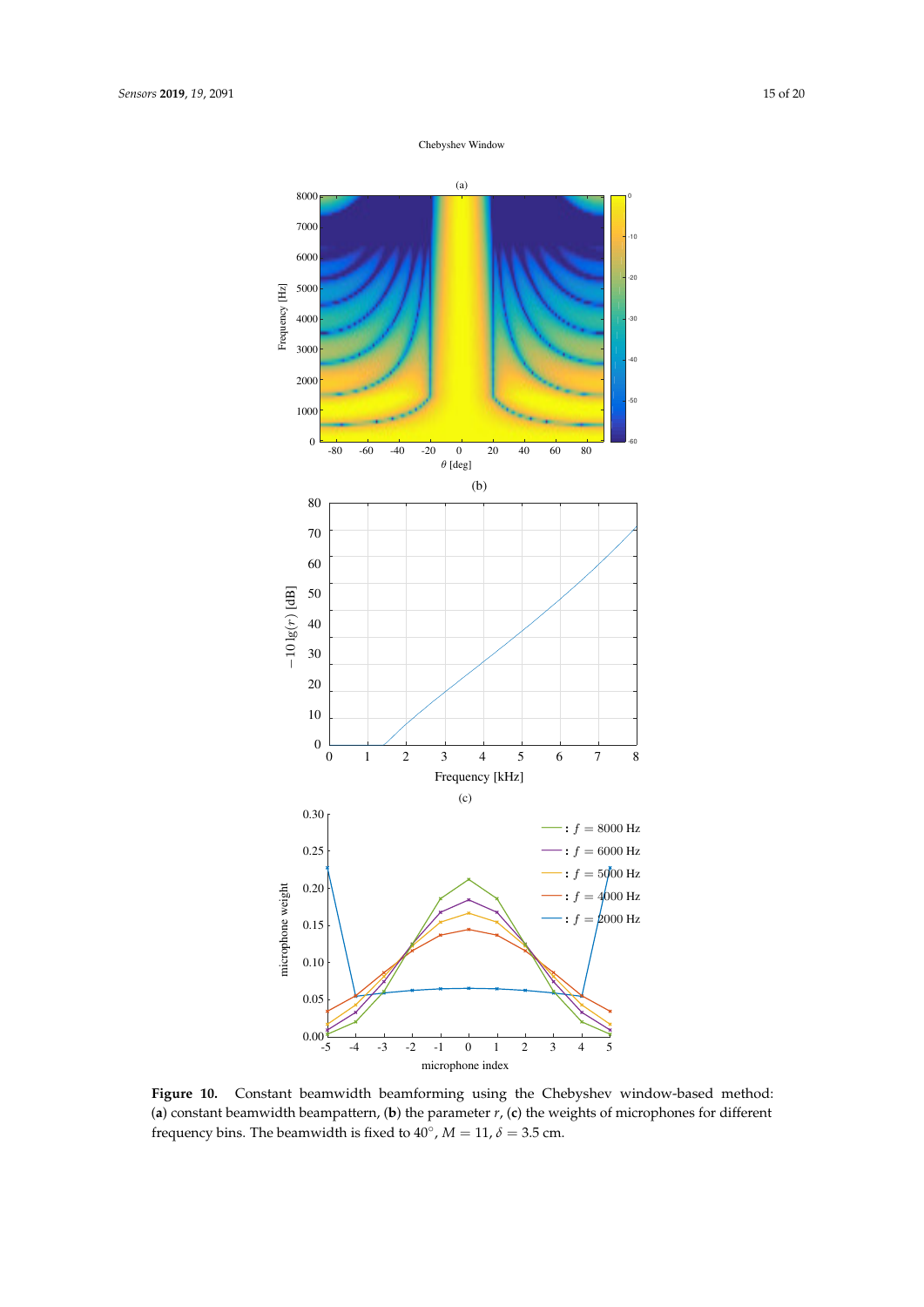#### 4.3.2. Chebyshev Window

In order to explain the performance based on the Chebyshev window in low frequency bins, we show the weights of the microphones using the Chebyshev window when *f* = 1000, 1500, 2000, 2500, 3000 Hz, and the results are plotted in Figure [11.](#page-15-0) One can find that the Chebyshev approach designs a kind of 'saddle' shape window, where high weights are set for the microphones at the edges of the array. Suppose an extreme situation that we only use the two microphones at the edge, which means the Chebyshev window will be

$$
\mathbf{w} = \left[ \begin{array}{cccc} 0.5 & 0 & \cdots & 0 & \cdots & 0 & 0.5 \end{array} \right]^T, \tag{38}
$$

the interelement spacing will be  $\delta' = 2N\delta$  and the number of microphones is  $M' = 2$ . Based on Equation [\(11\)](#page-3-2), the lowest frequency  $f$ <sub>*L*,Cheb</sub> which can attain the fixed beamwidth  $θ$ <sub>CBW</sub> is

$$
f_{L,Cheb} = \frac{c}{M'\delta' \sin(\theta_{CBW}/2)} = \frac{c}{4N\delta \sin(\theta_{CBW}/2)}
$$
  

$$
< \frac{c}{M\delta \sin(\theta_{CBW}/2)} = f_{L,Rec} = f_{L,DPSS} = f_{L,Kaiser}.
$$
 (39)

With this method, it is equivalent to increasing the interelement spacing and the virtual length of the array. As a result, the Chebyshev window-based beamformer can attain beamwidth constancy in lower frequencies compared with the other windows-based beamformers.

<span id="page-15-0"></span>In order to improve the DF using a Chebyshev window in low frequency bins, we can search the parameter *r* to reach a compromise between beamwidth and DF. We call this compromised method a Chebyshev window-I. The search criteria in this case will increase (or decrease) the parameter of the window to maximize the directivity index, given the beamwidth is above the desired minimal beamwidth. Figure [12](#page-16-0) shows the weights of microphones using Chebyshev window-I when  $f = 1000$ , 1500, 2000, 2500, 3000. The beampatterns and the parameters as functions of frequency using this method are shown in Figure [13.](#page-17-0)



**Figure 11.** The weights of microphones for low frequency bins using the Chebyshev window, *M* = 11,  $\delta$  = 3.5 cm.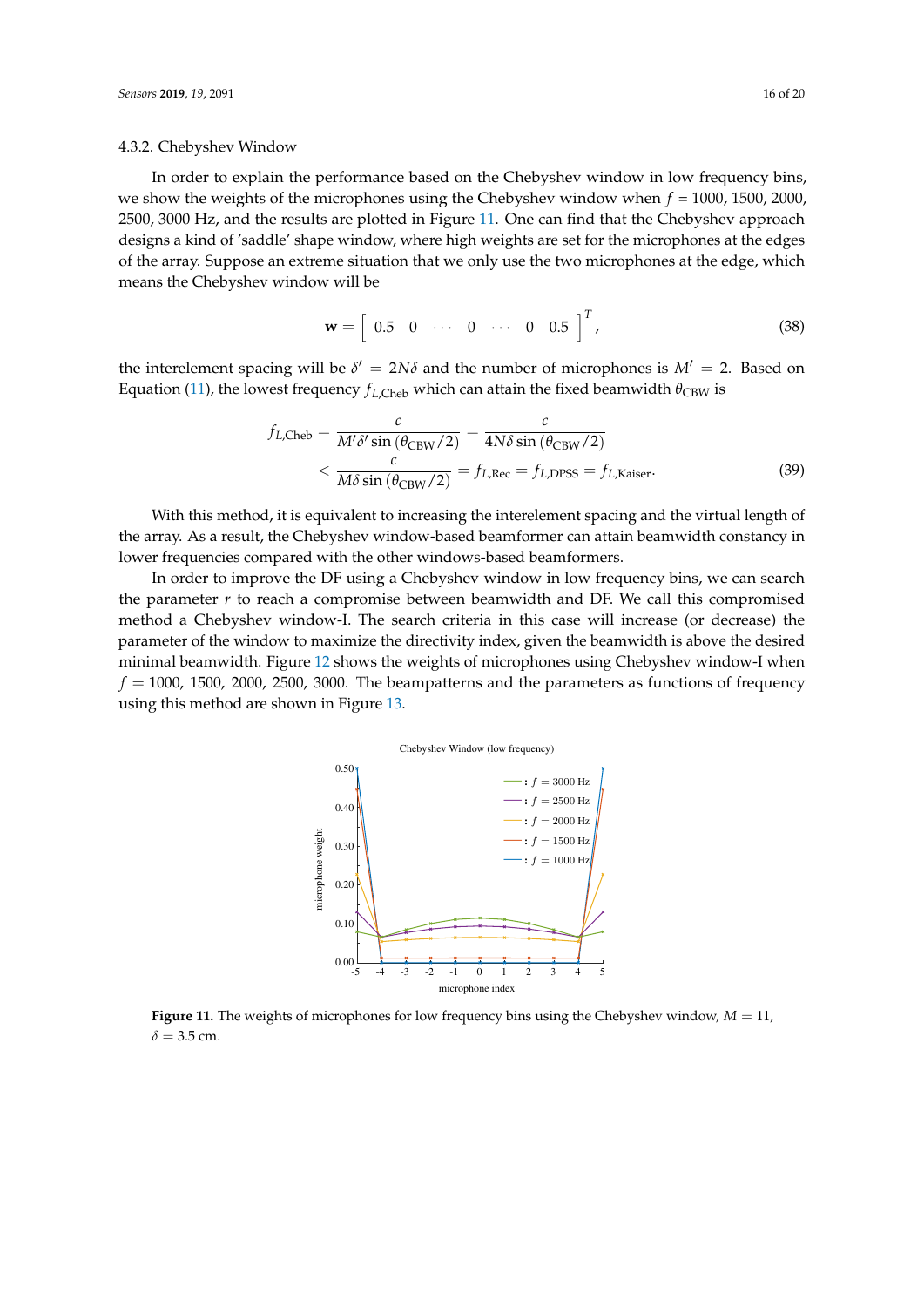<span id="page-16-0"></span>

**Figure 12.** The weights of microphones for low frequency bins using the Chebyshev window-I, *M* = 11,  $\delta = 3.5$  cm.

# 4.3.3. Directivity Factor and White Noise Gain as Function of Frequency

The DF and WNG as functions of frequency for different window-based beamformer are plotted in Figures [14](#page-17-1) and [15.](#page-18-1) It is shown that the DPSS, Kaiser and Chebyshev window-based beamformer can achieve higher WNG and DF compared with the rectangular window in high frequencies. For frequencies below 2500 Hz, one can also see that the Chebyshev window-I beamformer gets highest DF compared with the other beamformers.

## 4.3.4. Beamwidth as Function of Frequency

At last, we compare the beamwidth as function of frequency for different window-based beamformers, and the results are plotted in Figure [16.](#page-18-2) For high frequencies  $(2500 < f < 8000 \text{ Hz})$ , all the window-based beamformers can effectively fix the beamwidth to be 40°. For frequencies below 2500 Hz, it can be found that the Chebyshev window-based beamformer obtains smaller beamwidth compared with the other beamformers. As a result, the Chebyshev window-based beamformer can reach to the fixed beamwidth (40°) at nearly 1400 Hz, but the other window-based beamformers attain beamwidth constancy only above 2500 Hz.



**Figure 13.** *Cont.*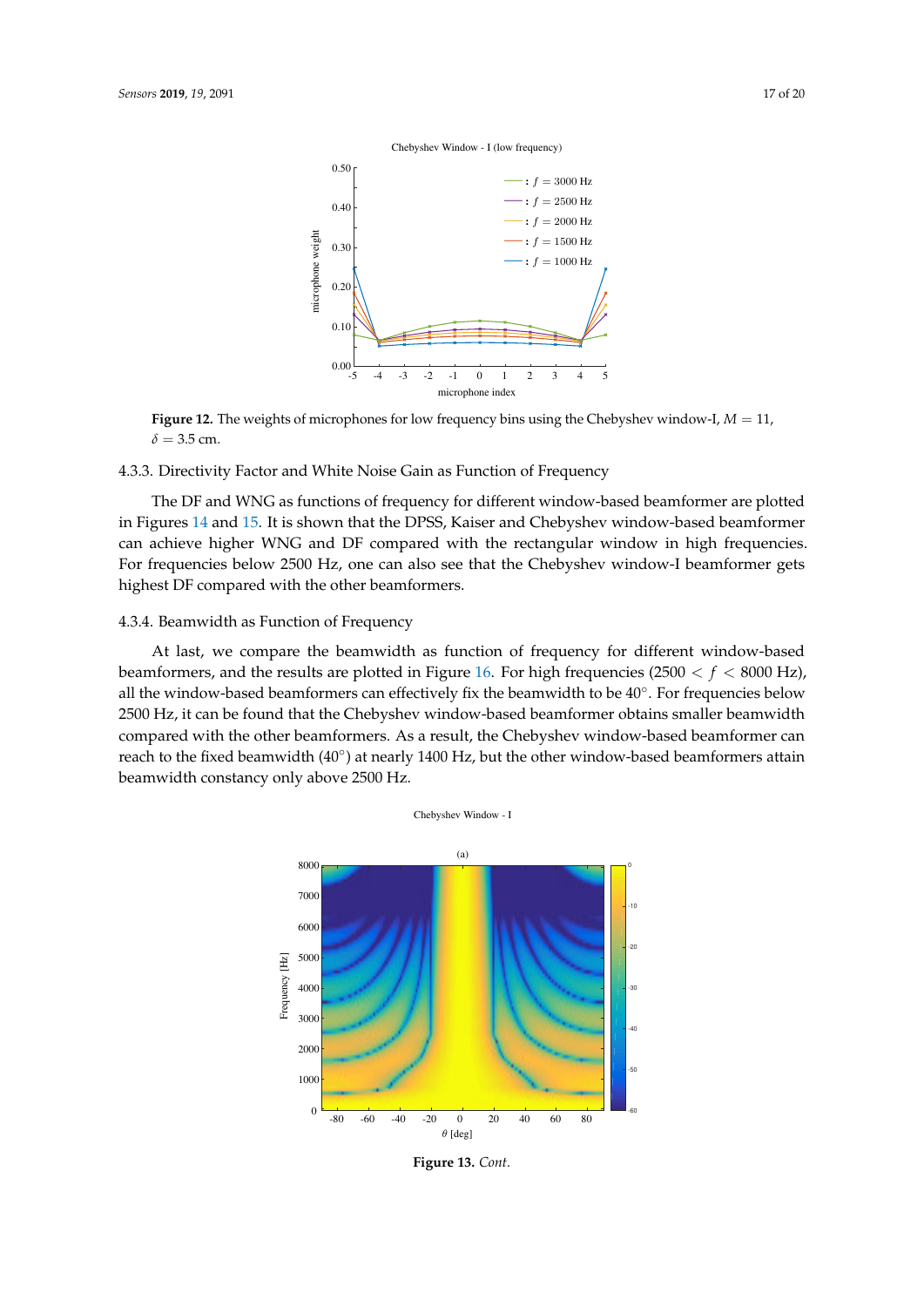<span id="page-17-0"></span>

<span id="page-17-1"></span>**Figure 13.** Constant beamwidth beamforming using the Chebyshev window-I method: (**a**) constant beamwidth beampattern, (**b**) the parameter *r*, (**c**) the weights of microphones for different frequency bins. The beamwidth is fixed to  $40^{\circ}$ ,  $M = 11$ ,  $\delta = 3.5$  cm.



**Figure 14.** DF as a function of frequency for different window-based beamformers with a constant beamwidth. The beamwidth is fixed to  $40^{\circ}$ ,  $M = 11$ ,  $\delta = 3.5$  cm.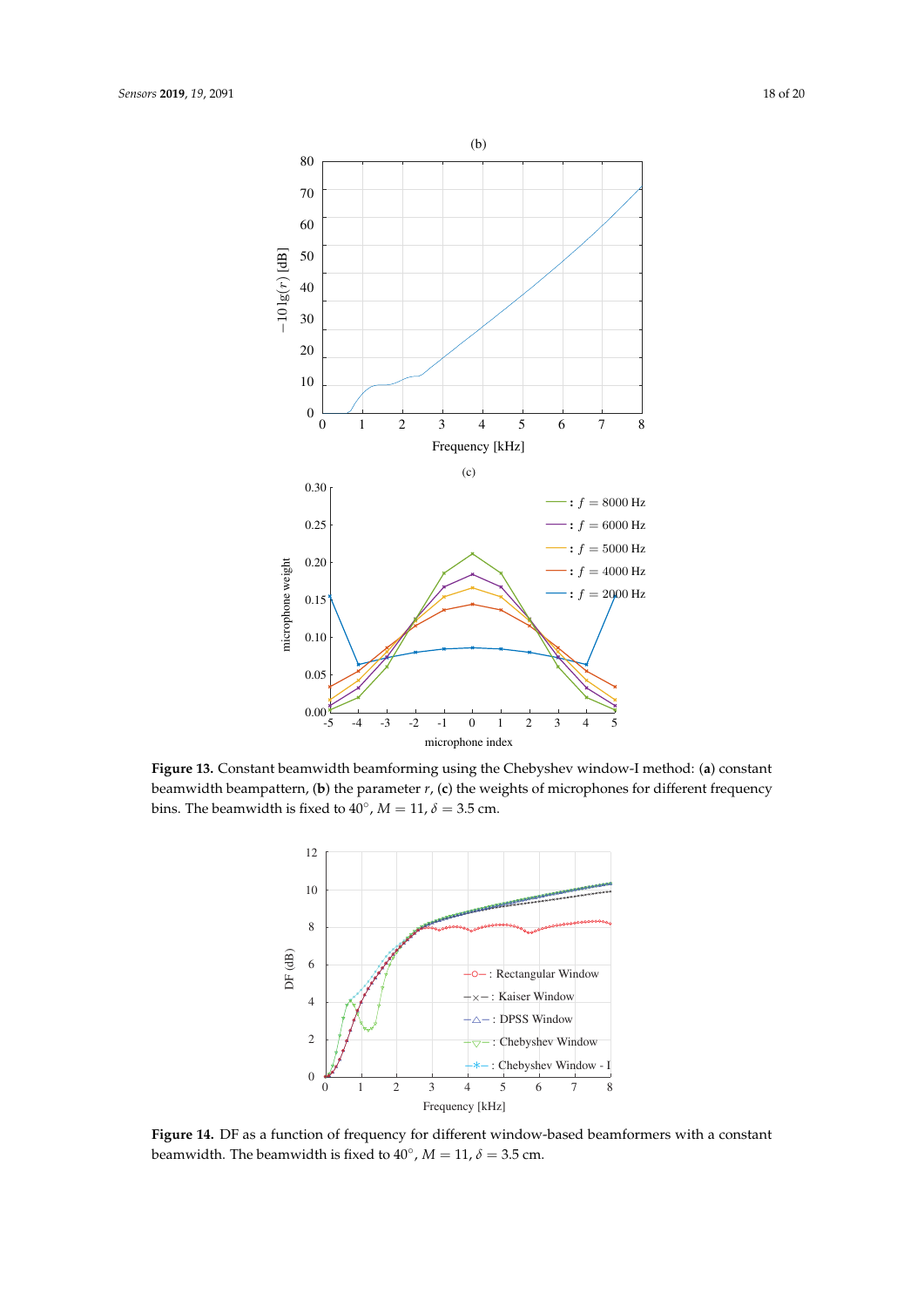<span id="page-18-1"></span>

<span id="page-18-2"></span>**Figure 15.** WNG as a function of frequency for different window-based beamformers with a constant beamwidth. The beamwidth is fixed to  $40^{\circ}$ ,  $M = 11$ ,  $\delta = 3.5$  cm.



**Figure 16.** Beamwidth as a function of frequency for different window-based beamformers. The beamwidth is fixed to  $40^{\circ}$ ,  $M = 11$ ,  $\delta = 3.5$  cm.

# <span id="page-18-0"></span>**5. Conclusions**

Traditional beamforming techniques suffer from a frequency varying beamwidth, which restricts their deployment in broadband applications. We have proposed window-based beamformers with constant beamwidths. Our method can effectively fix the beamwidth and exhibits the following advantages: (1) Compared with the optimization-based method, the proposed window-based approach is characterized by lower computational design complexity and higher white noise gain (which means it is less sensitive to microphone mismatches). (2) Compared with the FIR-based method proposed in [\[13\]](#page-19-4), our window-based approach can reduce the sidelobe level and obtain higher directivity factor. Experiments corroborate the theoretical analysis and show that we can adjust the parameter of window to get the tradeoff between WNG and DF. Furthermore, hybrid window based beamformer design method is a topic for future research, which facilitates different windows for different frequency bins.

**Author Contributions:** Conceptualization, T.L. and I.C.; methodology, T.L. and J.C.; software, T.L.; validation, B.B.; formal analysis, T.L.; investigation, T.L.; resources, I.C. and J.C.; data curation, T.L.; writing–original draft preparation, T.L.; writing–review and editing, I.C., B.B. and J.C.; visualization, T.L. and Y.Y.; supervision, J.C. and I.C.; project administration, J.C. and I.C.; funding acquisition, J.C. and I.C.